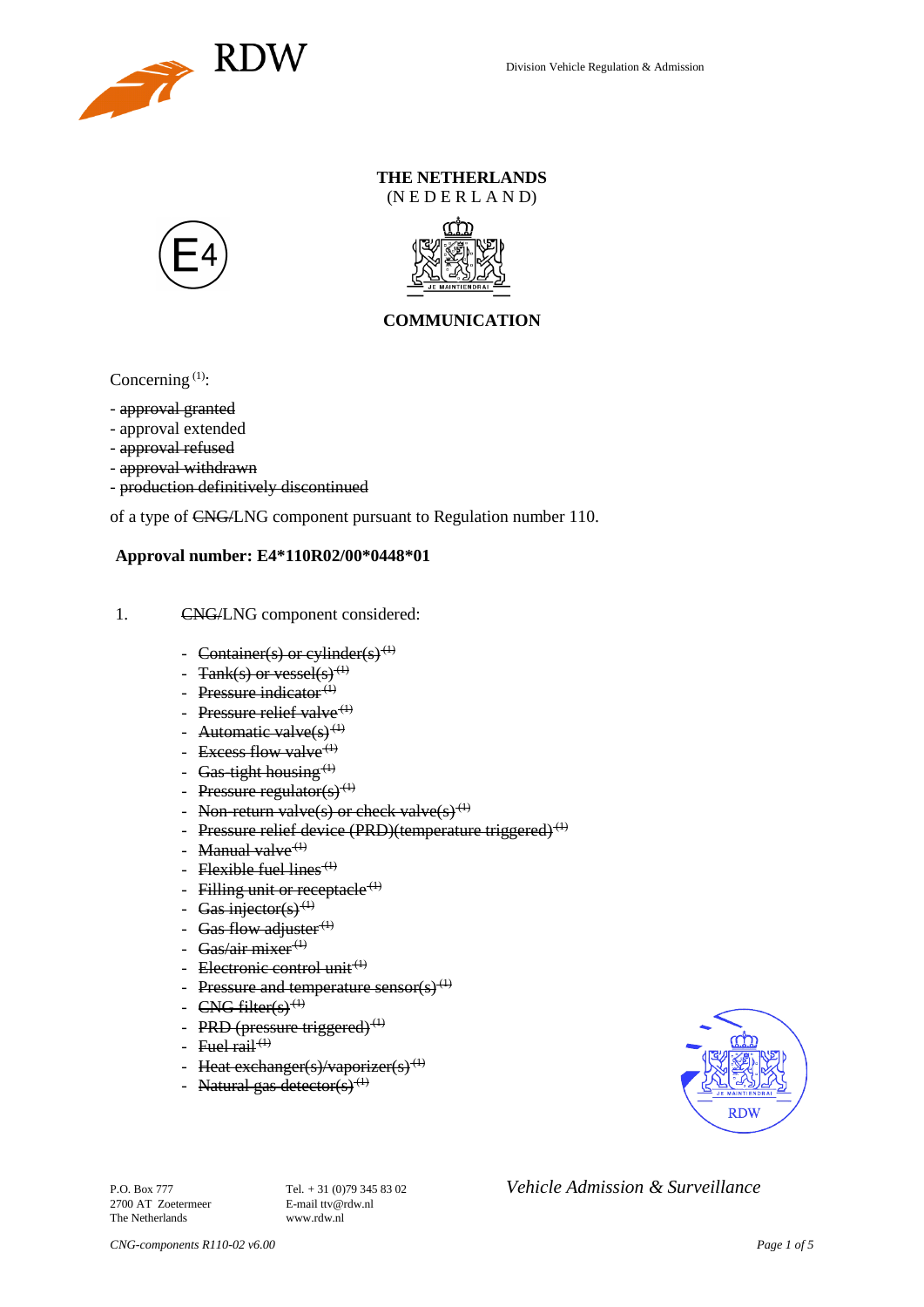- LNG filling receptacle(s)<sup>(1)</sup>

|     | - LNG pressure control regulator(s) <sup>(1)</sup><br>- LNG pressure and/or temperature sensor(s) <sup>(1)</sup><br>- LNG manual valve $(s)$ <sup>(1)</sup><br>- LNG automatic valve(s) <sup>(1)</sup><br>- LNG non-return valve(s) $^{(1)}$<br>- LNG pressure relief valve $(s)$ <sup>(1)</sup><br>- LNG excess flow valve(s) <sup>(1)</sup><br>- LNG fuel pump(s) <sup>(1)</sup> |                                                                                                                                           |
|-----|------------------------------------------------------------------------------------------------------------------------------------------------------------------------------------------------------------------------------------------------------------------------------------------------------------------------------------------------------------------------------------|-------------------------------------------------------------------------------------------------------------------------------------------|
| 2.  | Trade name or mark                                                                                                                                                                                                                                                                                                                                                                 | : Ball Check Valve NG301 series                                                                                                           |
| 3.  | Manufacturer's name and address                                                                                                                                                                                                                                                                                                                                                    | : Engineered Controls International LLC<br>100 RegO Drive 27244<br>Elon, North Carolina<br><b>United States of America</b>                |
| 4.  | If applicable, name and address of<br>manufacturer's representative                                                                                                                                                                                                                                                                                                                |                                                                                                                                           |
| 5.  | Submitted for approval on                                                                                                                                                                                                                                                                                                                                                          | : February 2015                                                                                                                           |
| 6.  | Technical service responsible for<br>conducting approval tests                                                                                                                                                                                                                                                                                                                     | : Kiwa Nederland B.V.<br>P.O. Box 137<br>7300 AC Apeldoorn<br>The Netherlands                                                             |
| 7.  | Date of report issued by that service                                                                                                                                                                                                                                                                                                                                              | : January $25th 2018$                                                                                                                     |
| 8.  | Number of report issued by that service : 150201392_180101483                                                                                                                                                                                                                                                                                                                      |                                                                                                                                           |
| 9.  | Approval                                                                                                                                                                                                                                                                                                                                                                           | : granted/refused/extended/withdrawn <sup>(1)</sup>                                                                                       |
| 10. | Reason(s) of extension (if applicable)                                                                                                                                                                                                                                                                                                                                             | : The currently homologated LNG Ball Check<br>Valve NG301 series is updated to the latest<br>Supplement version of the ECE Regulation 110 |
| 11. | Place                                                                                                                                                                                                                                                                                                                                                                              | : Zoetermeer                                                                                                                              |
| 12. | Date                                                                                                                                                                                                                                                                                                                                                                               | 13-FEB-2018                                                                                                                               |
| 13. | Signature                                                                                                                                                                                                                                                                                                                                                                          | nend                                                                                                                                      |

14. The documents filed with the application or extension of approval can be obtained upon request.

l

R.F.R. Clement

<sup>(1)</sup> Strike out what does not apply.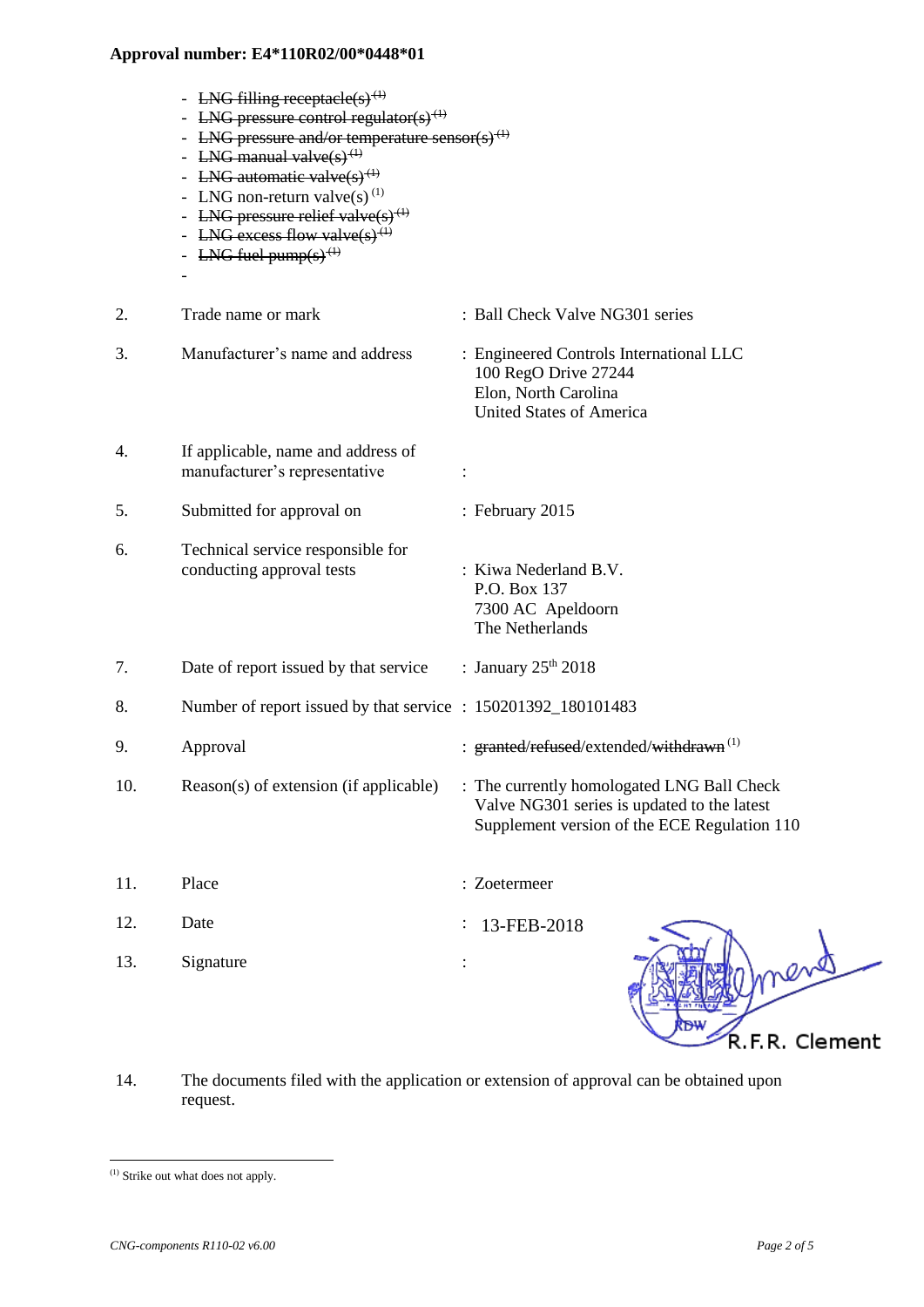### **ADDENDUM**

1. Additional information concerning the type approval of a type of CNG/LNG components pursuant to Regulation number 110.

| 1.1.<br>1.1.1. | Natural Gas Storage System<br>Container(s) or cylinder(s) (for CNG system) |                |  |
|----------------|----------------------------------------------------------------------------|----------------|--|
| 1.1.1.1.       | Dimensions                                                                 |                |  |
|                | 1.1.1.2. Material                                                          |                |  |
| 1.1.2.         | Tank(s) or vessel(s) (for LNG system)                                      |                |  |
|                | $1.1.2.1.$ Capacity                                                        | $\vdots$       |  |
|                | 1.1.2.2. Material                                                          |                |  |
|                |                                                                            |                |  |
| 1.2.<br>1.2.1. | Pressure indicator<br>Working pressure(s) $(2)$                            |                |  |
| 1.2.2.         | Material                                                                   | $\vdots$       |  |
|                |                                                                            |                |  |
| 1.3.           | Pressure relief valve (discharge valve)                                    |                |  |
| 1.3.1.         | Working pressure(s) $^{(2)}$                                               | $\vdots$       |  |
| 1.3.2.         | Material                                                                   |                |  |
| 1.4.           | Automatic valve(s)                                                         |                |  |
| 1.4.1.         | Working pressure(s) $^{(2)}$                                               | $\vdots$       |  |
| 1.4.2.         | Material                                                                   |                |  |
|                |                                                                            |                |  |
| 1.5.           | Excess flow valve                                                          |                |  |
| 1.5.1.         | Working pressure(s) $^{(2)}$                                               | $\ddot{\cdot}$ |  |
| 1.5.2.         | Material                                                                   |                |  |
| 1.6.           | Gas-tight housing                                                          |                |  |
| 1.6.1.         | Working pressure(s) $(2)$                                                  |                |  |
| 1.6.2.         | Material                                                                   |                |  |
|                |                                                                            |                |  |
| 1.7.<br>1.7.1. | Pressure regulator(s)<br>Working pressure(s) <sup>(2)</sup>                |                |  |
| 1.7.2.         | Material                                                                   | $\vdots$       |  |
|                |                                                                            |                |  |
| 1.8.           | Non-return valve $(s)$ or check valve $(s)$                                |                |  |
| 1.8.1.         | Working pressure(s) $^{(2)}$                                               | $\vdots$       |  |
| 1.8.2.         | Material                                                                   | $\vdots$       |  |
| 1.9.           | Pressure relief device (temperature triggered)                             |                |  |
| 1.9.1.         | Working pressure(s) $(2)$                                                  |                |  |
| 1.9.2.         | Material                                                                   |                |  |
|                |                                                                            |                |  |
| 1.10.          | Manual valve                                                               |                |  |
| 1.10.1.        | Working pressure(s) $^{(2)}$                                               | $\ddot{\cdot}$ |  |
| 1.10.2.        | Material                                                                   |                |  |
| 1.11.          | Flexible fuel lines                                                        |                |  |
| 1.11.1.        | Working pressure(s) $^{(2)}$                                               | $\vdots$       |  |
| 1.11.2.        | Material                                                                   |                |  |
|                |                                                                            |                |  |

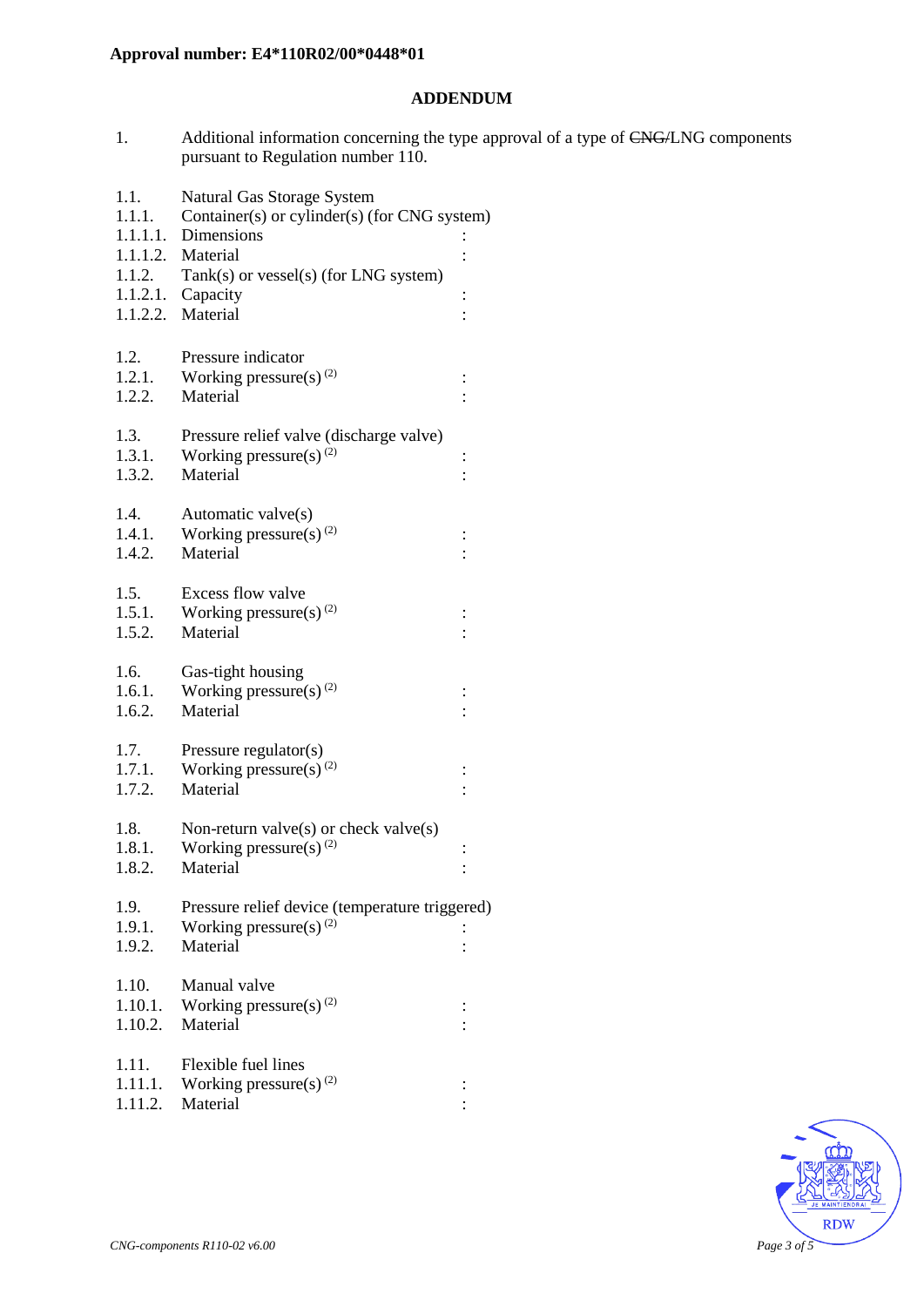| 1.12.<br>1.12.1.<br>1.12.2. | Filling unit or receptacle<br>Working pressure(s) $^{(2)}$<br>Material                  | $\vdots$       |
|-----------------------------|-----------------------------------------------------------------------------------------|----------------|
| 1.13.<br>1.13.1.<br>1.13.2. | Gas injector(s)<br>Working pressure(s) $^{(2)}$<br>Material                             |                |
| 1.14.<br>1.14.1.<br>1.14.2. | Gas flow adjuster<br>Working pressure(s) $(2)$<br>Material                              |                |
| 1.15.<br>1.15.1.<br>1.15.2. | Gas/air mixer<br>Working pressure(s) $^{(2)}$<br>Material                               |                |
| 1.16.<br>1.16.1.            | Electronic control unit<br>Basic software principles                                    | $\ddot{\cdot}$ |
| 1.17.<br>1.17.1.<br>1.17.2. | Pressure and temperature sensor(s)<br>Working pressure(s) $^{(2)}$<br>Material          |                |
| 1.18.<br>1.18.2.            | CNG filter(s)<br>1.18.1. Working pressure(s) <sup>(2)</sup><br>Material                 |                |
| 1.19.<br>1.19.1.<br>1.19.2. | PRD (pressure triggered)<br>Working pressure(s) $(2)$<br>Material                       |                |
| 1.20.<br>1.20.2.            | Fuel rail $(s)$<br>1.20.1. Working pressure(s) <sup>(2)</sup><br>Material               |                |
| 1.21.<br>1.21.1.<br>1.21.2. | Heat Exchanger(s)/Vaporizer(s)<br>Working pressure(s) $(2)$<br>Material                 |                |
| 1.22.<br>1.22.1.<br>1.22.2. | Natural gas detector(s)<br>Working pressure(s) $^{(2)}$<br>Material                     |                |
| 1.23.<br>1.23.1.<br>1.23.2. | $LNG$ filling receptacle $(s)$<br>Working pressure(s) $^{(2)}$<br>Material              |                |
| 1.24.<br>1.24.1.<br>1.24.2. | $LNG$ pressure control regulator(s)<br>Working pressure(s) $^{(2)}$<br>Material         |                |
| 1.25.<br>1.25.1.<br>1.25.2. | $LNG$ pressure and/or temperature sensor(s)<br>Working pressure(s) $^{(2)}$<br>Material |                |